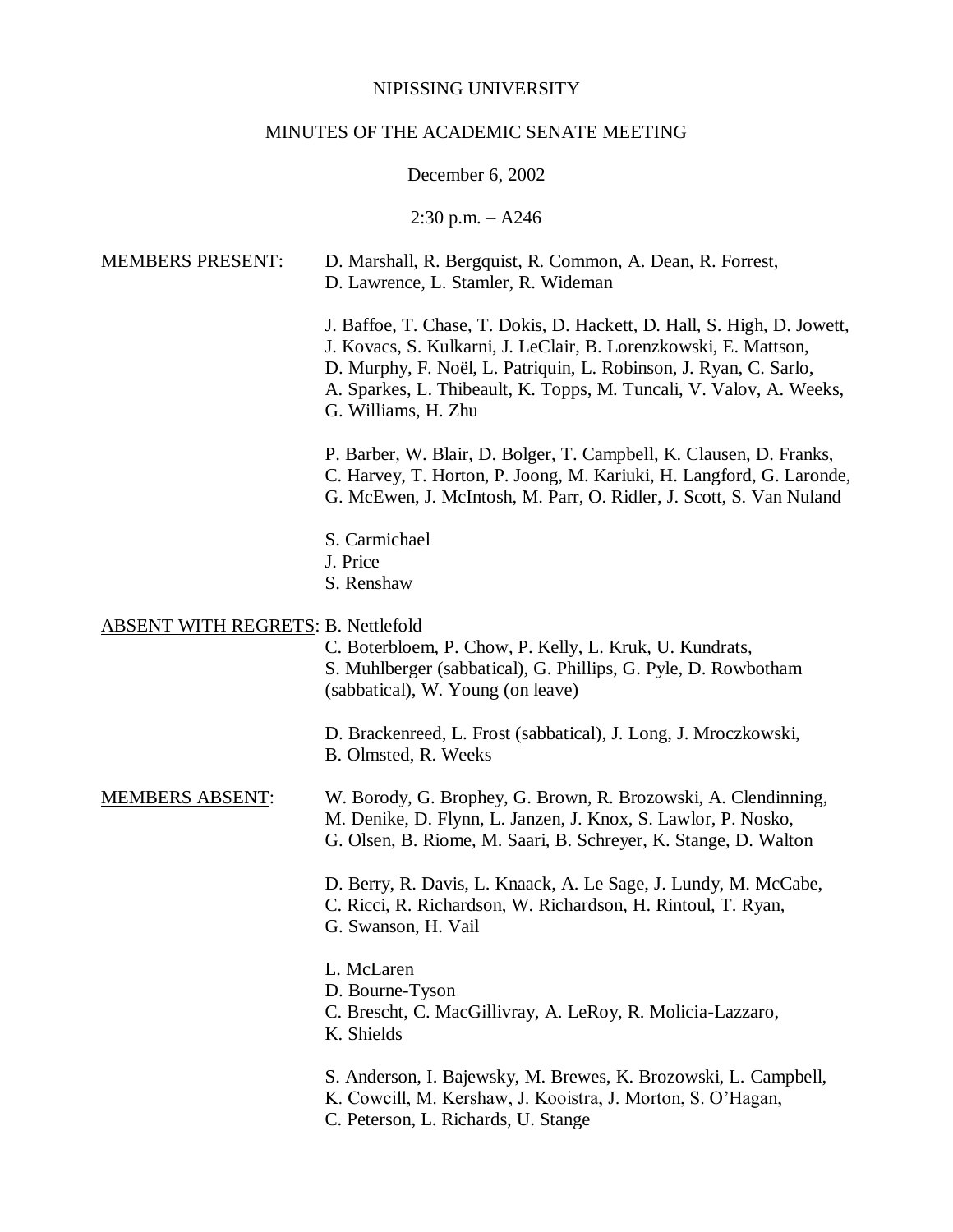> MOTION #1: Moved by P. Barber, seconded by L. Patriquin that the minutes of the Academic Senate dated November 8, 2002 be adopted. CARRIED

## ANNOUNCEMENTS

Senator Marshall stated that, next week, he would attend COU meetings with the Minister and deputy Minister. It is likely that there will be some indication from the government with regard to funding for anticipated growth. Commenting briefly on the annual university ranking exercise completed by Maclean's, the President cited an article published in the Canadian Journal of Education that criticized the magazine for its lack of scholarly statistical analysis. The article termed the Maclean's university issue as a "statistical contrivance". Copies of the article are available in the President's office. D. Marshall reminded senators of the  $10<sup>th</sup>$  anniversary celebrations on December 10 and encouraged everyone's participation.

R. Forrest commented on the various applications considered by the University Research Council, including a significant CFI application of \$380,000. The University Research Council is preparing a new application form for grants as well as the appropriate setup and draft policy development of research institutes and centres. Senator Forrest reported that a new honours degree in Math will be presented by the Academic Planning Committee at the next Senate meeting. APC is also working on the student evaluation of programs questionnaire.

A. Dean circulated a copy of the Academic Achievement Awards for October 2002.

R. Common announced that two members of the Faculty of Education had successfully defended their PhD dissertations: Dr. Carlo Ricci and Dr. Todd Horton.

# REPORTS OF STANDING COMMITTEES

Distance Education Committee

| <b>MOTION #2:</b> | Moved by R. Wideman, seconded by R. Bergquist that the Report of<br>the Distance Education Committee dated November 19, 2002 be<br>received.<br><b>CARRIED</b>                                                                                                                                                                                                                                                                                                                                                 |
|-------------------|----------------------------------------------------------------------------------------------------------------------------------------------------------------------------------------------------------------------------------------------------------------------------------------------------------------------------------------------------------------------------------------------------------------------------------------------------------------------------------------------------------------|
| MOTION #3:        | Moved by R. Wideman, seconded by R. Bergquist that Senate deem<br>all courses approved for distance delivery through the Centre for<br>Continuing Business Education to be approved also for a hybrid<br>delivery format including both distance and on-site instruction. Such<br>hybrid courses will span any of the terms approved by Senate for<br>course offerings. When offered in the hybrid format, a minimum of<br>30% of the content will be delivered in distance-delivery format.<br><b>CARRIED</b> |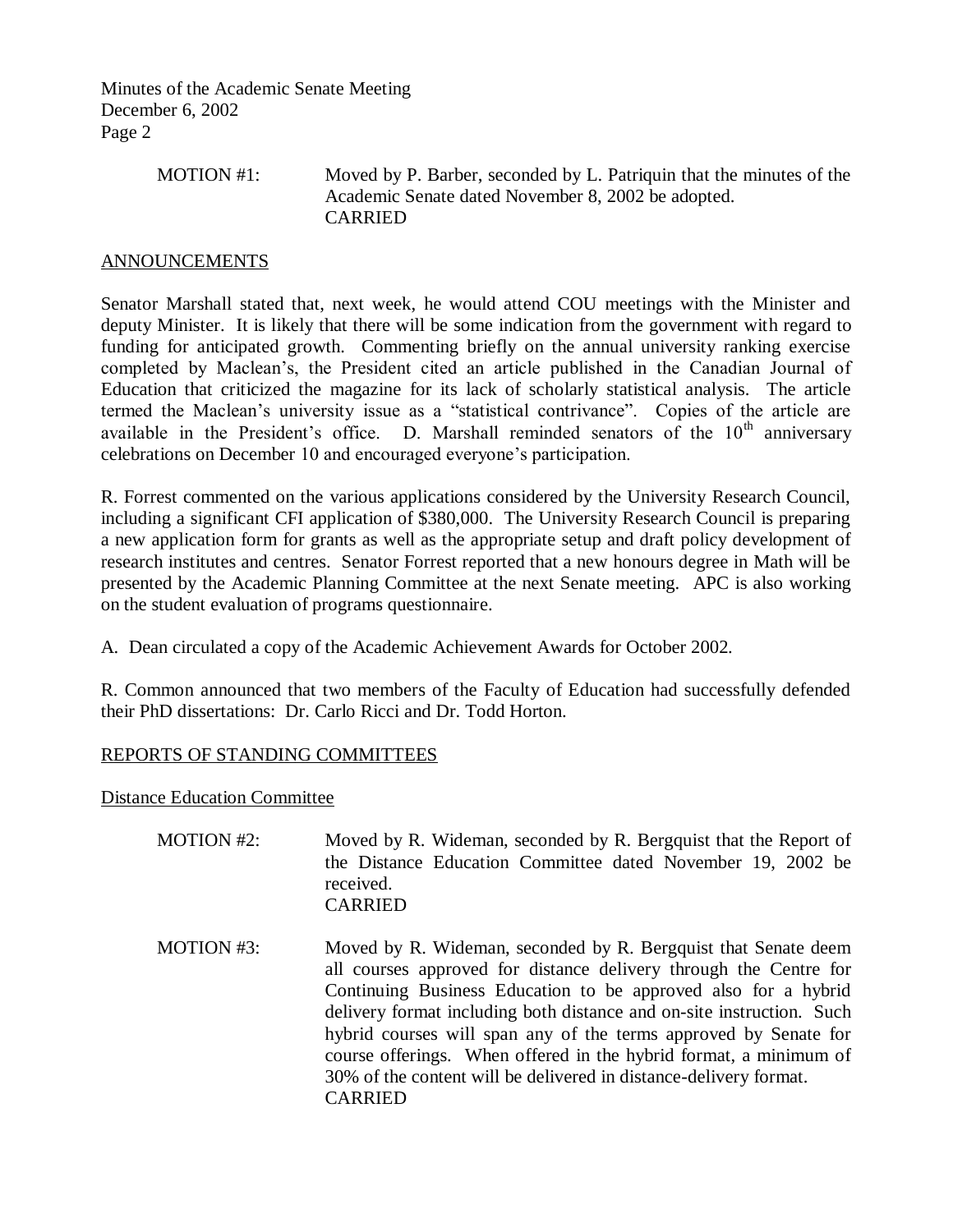> MOTION #4: Moved by R. Wideman, seconded by R. Bergquist that Senate now approve ADMN 4606EQ – Business Strategy and Policy I for distance delivery. CARRIED

Honorary Degrees Committee

- MOTION #5: Moved by D. Marshall, seconded by F. Noël that the Report of the Honorary Degrees Committee dated November 14, 2002 be received. CARRIED
- MOTION #6: Moved by D. Marshall, seconded by J. Baffoe that Senate move into an in-camera session. CARRIED
- MOTION #7: Moved by D. Marshall, seconded by D. Franks that Senate move out of the in-camera session. CARRIED

Admissions, Promotions and Petitions Committee

- MOTION #8: Moved by R. Bergquist, seconded by D. Lawrence that the Report of the Admissions, Promotions and Petitions Committee dated November 1, 2002 be received. CARRIED
- MOTION #9: Moved by R. Bergquist, seconded by D. Lawrence that Bible Colleges accredited with the Accrediting Association of Bible Colleges have the same policy for admission and advanced standing as Ontario Colleges of Applied Arts and Technology as follows; i.e.:
	- Consideration for admission with advanced standing of up to 18 credits for a 2-year diploma or 2 years of a 3-year diploma with a cumulative GPA of 3.0 (B) or higher
	- Consideration for admission with advanced standing of up to 30 credits for a 3-year diploma with a cumulative GPA of 3.0 (B) or higher

No credit will be granted for courses in church education or administration, pastoral studies, or courses intended to promote a particular doctrinal or denominational belief. CARRIED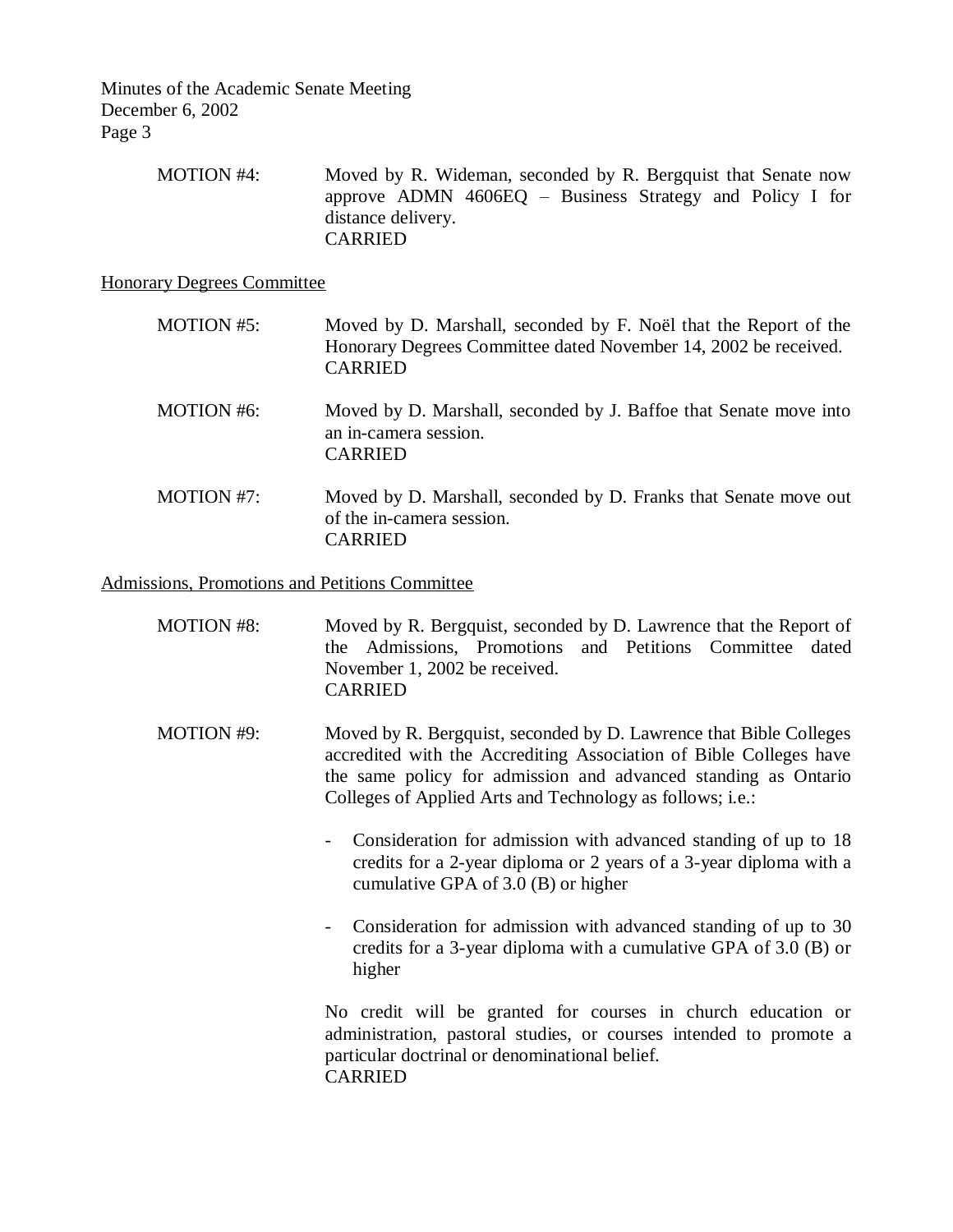# MOTION #10: Moved by R. Bergquist, seconded by A. Sparkes that the students listed on Appendix A, who have completed all requirements of their respective degrees, be admitted to their respective degrees in-course and that diplomas for the degrees be awarded. CARRIED

# REPORTS OF AD HOC COMMITTEES

C. Harvey announced the names of the six students, of a total of 11, who had written and successfully passed the certificate of bilingualism examination.

## REPORTS OF REPRESENTATIVES ON OTHER BODIES

K. Topps provided a verbal report summarizing the highlights of the December  $5<sup>th</sup>$  Board of Governors meeting. He stated that Dan Pletzer had given a presentation on the results of the Manitoba Survey; if interested, copies of this presentation are available. Senator Topps stated that the Board had approved a \$659,000 supplemental budget and had also approved the addition of two new funds to the pension plan.

## OTHER BUSINESS

| MOTION #11: | Moved by R. Wideman, seconded by S. Van Nuland that the          |  |  |  |  |
|-------------|------------------------------------------------------------------|--|--|--|--|
|             | questionnaire summary reports of Fall/Winter 2001, Spring/Summer |  |  |  |  |
|             | 2002 AQ, ABQ and PQP courses be received.                        |  |  |  |  |
|             | <b>CARRIED</b>                                                   |  |  |  |  |

Report to Senate on Selection Committees from the Dean of Arts and Science

- MOTION #12: Moved by A. Dean, seconded by J. Price that the Report to Senate on Selection Committees from the Dean of Arts and Science dated 25 November 2002 be received. CARRIED
- MOTION #13: Moved by D. Bolger, seconded by D. Jowett that Motions #2-#12 of the Report to Senate on Selection Committees from the Dean of Arts and Science be considered as one omnibus motion. CARRIED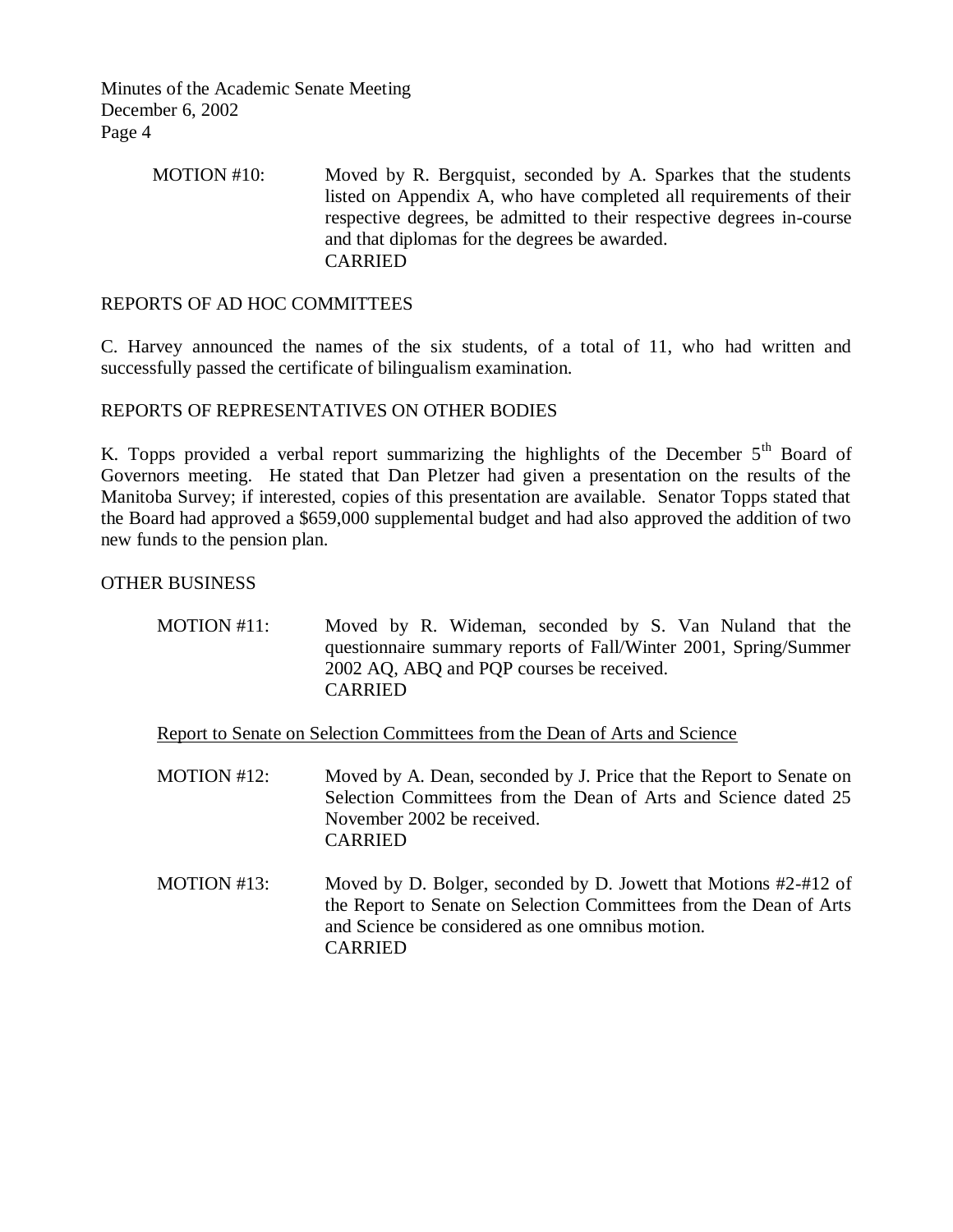> Motion #2: That Senate now elect one faculty senator from Arts and Science (excluding Sociology, Criminal Justice and Social Welfare) and one faculty senator from Education (where practicable) to serve on the Senate Selection Committee for the tenure track position in Criminal Justice. Other members of the Selection Committee will include: the Dean of Arts and Science, all continuing tenure track and tenured members of the Sociology, Criminal Justice and Social Welfare department and a student chosen by the department at the discretion of the department.

> Motion #3: That Senate now elect one faculty senator from Arts and Science (excluding English Studies) and one faculty senator from Education (where practicable) to serve on the Senate Selection Committee for the tenure track position in English Studies  $(18<sup>th</sup>$ Century English). Other members of the Selection Committee will include: the Dean of Arts and Science, all continuing tenure track and tenured members of the English Studies department and a student chosen by the department at the discretion of the department.

> Motion #4: That Senate now elect one faculty senator from Arts and Science (excluding English Studies) and one faculty senator from Education (where practicable) to serve on the Senate Selection Committee for the limited term position in English Studies (Rhetoric and Composition). Other members of the Selection Committee will include: the Dean of Arts and Science, all continuing tenure track and tenured members of the English Studies department and a student chosen by the department at the discretion of the department.

> Motion #5: That Senate now elect one faculty senator from Arts and Science (excluding Humanities and Cultural Studies) and one faculty senator from Education (where practicable) to serve on the Senate Selection Committee for the tenure track position in Fine Arts/Visual Arts. Other members of the Selection Committee will include: the Dean of Arts and Science, the current chair of the Humanities and Cultural Studies Department, all continuing tenure track and tenured members of the Humanities and Cultural Studies department and a student chosen by the department at the discretion of the department.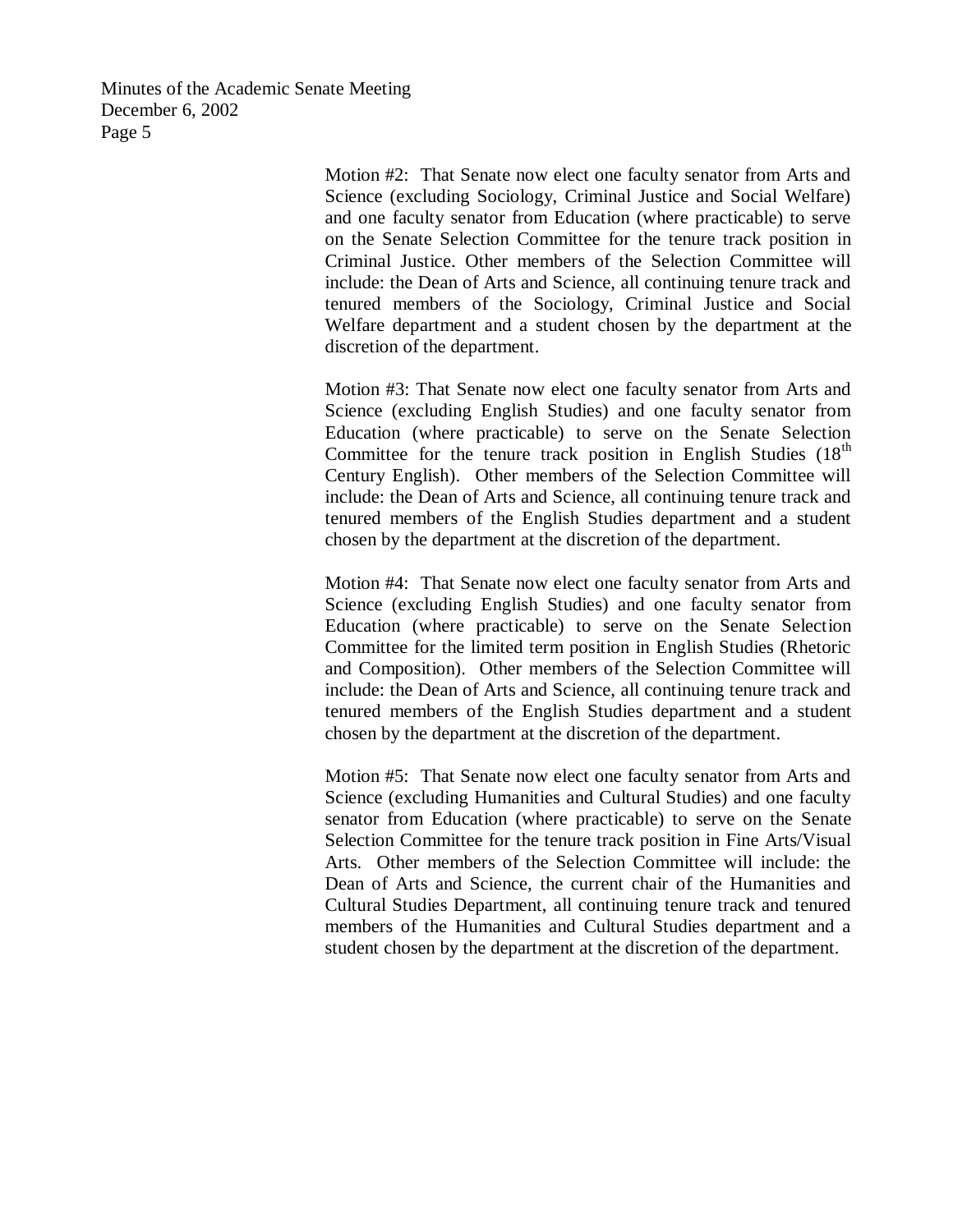> Motion #6: That Senate now elect one faculty senator from Arts and Science (excluding Humanities and Cultural Studies) and one faculty senator from Education (where practicable) to serve on the Senate Selection Committee for the tenure track position in Gender Equality and Social Justice. Other members of the Selection Committee will include: the Dean of Arts and Science, the current chair of the Humanities and Cultural Studies Department and all continuing tenure track and tenured members of the Humanities and Cultural Studies department and a student chosen by the department at the discretion of the department.

> Motion #7: That Senate now elect one faculty senator from Arts and Science (excluding History) and one faculty senator from Education (where practicable) to serve on the Senate Selection Committee for the limited term position in History (Early Modern Atlantic World History). Other members of the Selection Committee will include: the Dean of Arts and Science, all continuing tenure track and tenured members of the History department and a student chosen by the department at the discretion of the department.

> Motion #8: That Senate now elect one faculty senator from Arts and Science (excluding the School of Business and Economics) and one faculty senator from Education (where practicable) to serve on the Senate Selection Committee for the limited term position in Managerial Accounting. Other members of the Selection Committee will include: the Dean of Arts and Science, all continuing tenure track and tenured members of the School of Business and Economics and a student chosen by the department at the discretion of the department.

> Motion #9: That Senate now elect one faculty senator from Arts and Science (excluding Computer Science and Mathematics) and one faculty senator from Education (where practicable) to serve on the Senate Selection Committee for the limited term position in Mathematics. Other members of the Selection Committee will include: the Dean of Arts and Science, all continuing tenure track and tenured members of the Computer Science and Mathematics department and a student chosen by the department at the discretion of the department.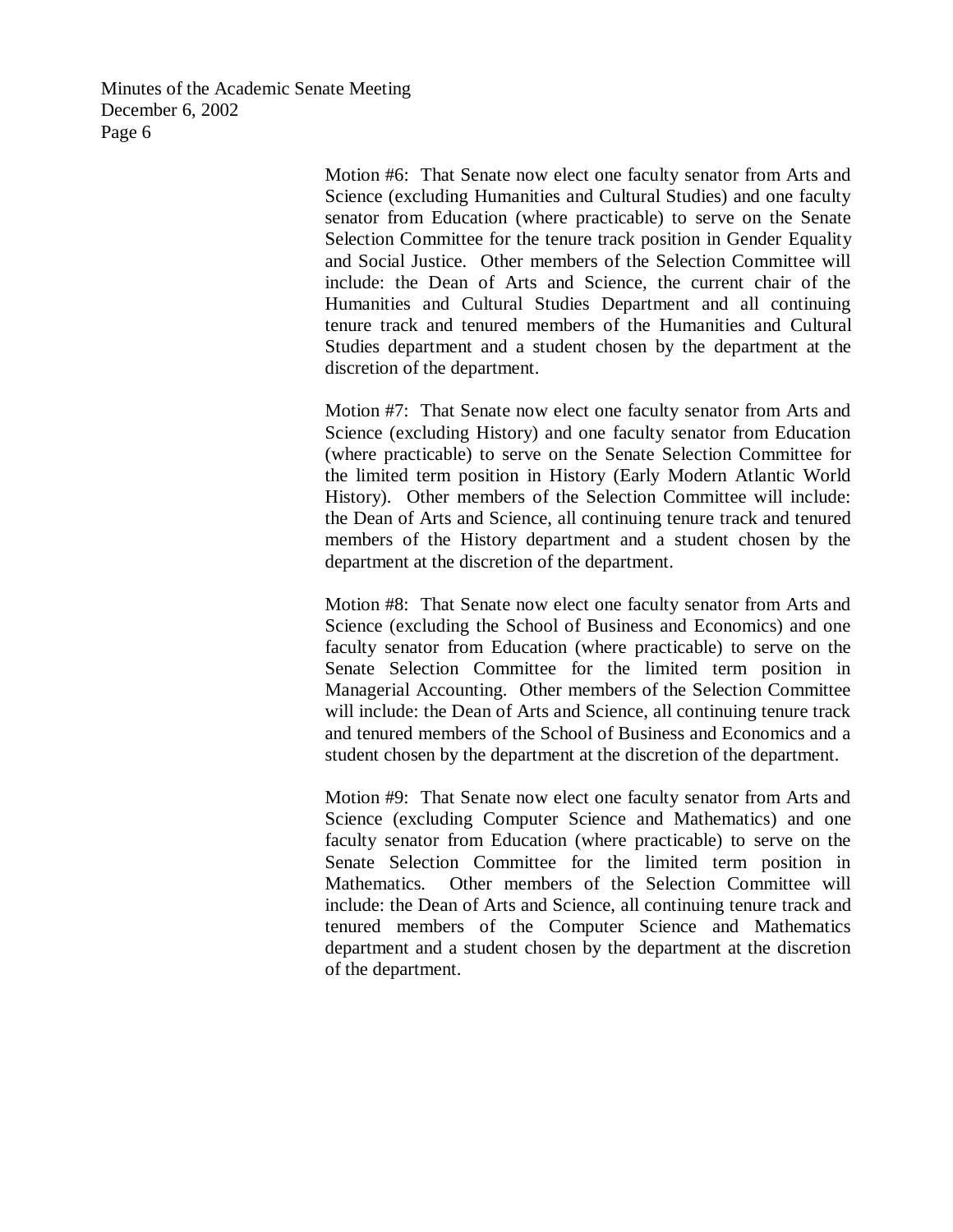> Motion #10: That Senate now elect one faculty senator from Arts and Science (excluding Humanities and Cultural Studies) and one faculty senator from Education (where practicable) to serve on the Senate Selection Committee for the tenure track position in Native Studies. Other members of the Selection Committee will include: the Dean of Arts and Science, all continuing tenure track and tenured members of the Humanities and Cultural Studies department and a student chosen by the department at the discretion of the department.

> Motion #11: That Senate now elect one faculty senator from Arts and Science in Biology, Psychology or Sociology and one faculty senator from Education (where practicable) to serve on the Senate Selection Committee for the tenure track position in Nursing. Other members of the Selection Committee will include: the Dean of Arts and Science, the Director of the BScN program, one Canadore nursing faculty teaching in the BScN program and elected by the current faculty and a student in the BScN program elected by the students.

> Motion #12: That Senate now elect one faculty senator from Arts and Science (excluding Sociology, Criminal Justice and Social Welfare) and one faculty senator from Education (where practicable) to serve on the Senate Selection Committee for the tenure track position in Sociology (Social Gerontology/Sociology of Aging). Other members of the Selection Committee will include: the Dean of Arts and Science, all continuing tenure track and tenured members of the Sociology, Criminal Justice and Social Welfare department and a student chosen by the department at the discretion of the department.

MOTION #14: Moved by D. Franks, seconded by M. Tuncali that Motions #2-#12 of the Report to Senate on Selection Committees from the Dean of Arts and Science be approved as one omnibus motion. CARRIED

Nominations for the tenure track position in Criminal Justice

L. Patriquin nominated S. Van Nuland D. Hall nominated T. Dokis

MOTION #15: Moved by D. Jowett, seconded by M. Tuncali that nominations cease. CARRIED

Acclaimed: S. Van Nuland, T. Dokis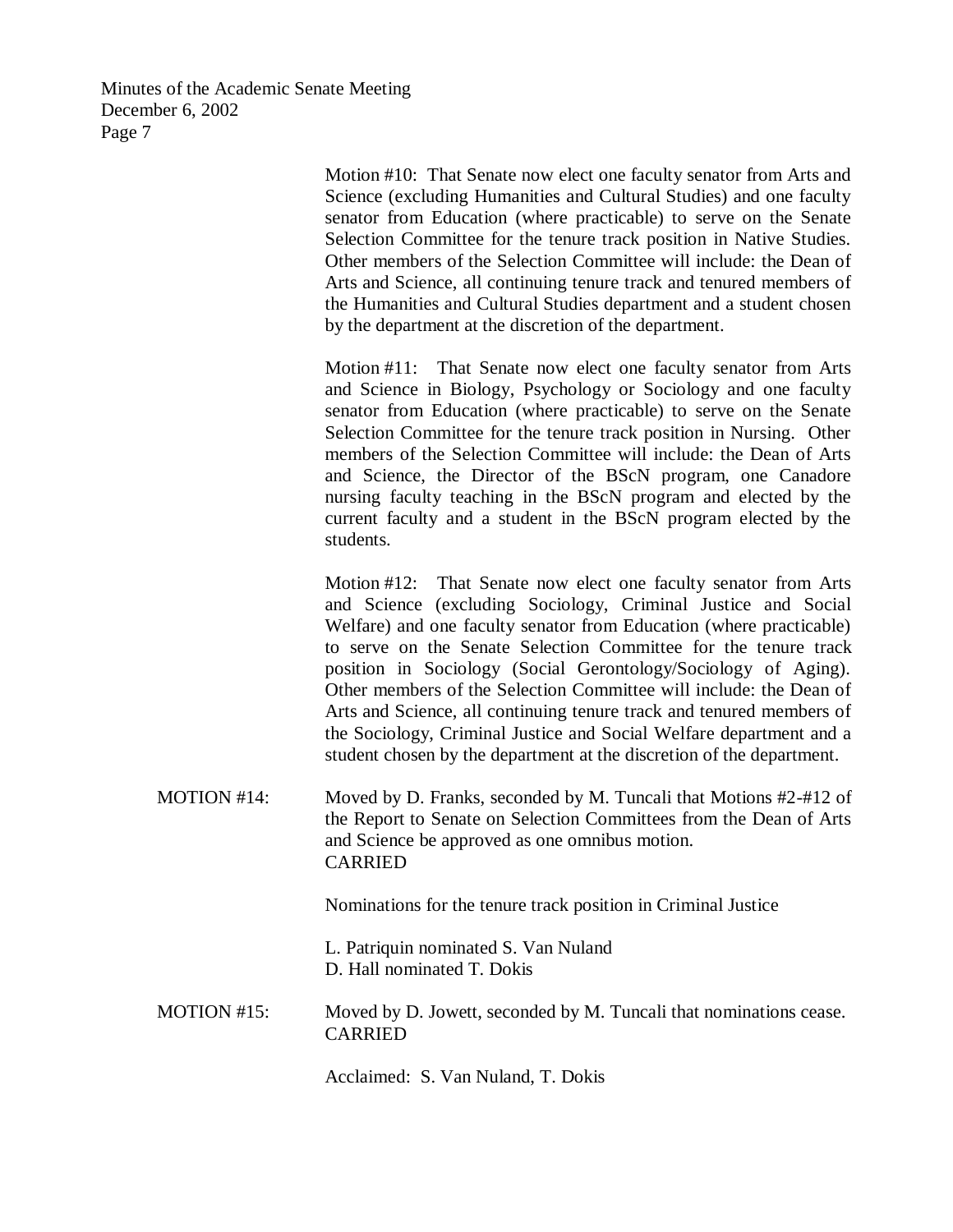|             | Nominations for the tenure track position in English Studies<br>(18 <sup>th</sup> Century English) |
|-------------|----------------------------------------------------------------------------------------------------|
|             | G. Williams nominated J. LeClair<br>L. Robinson nominated H. Langford                              |
| MOTION #16: | Moved by D. Jowett, seconded by J. Baffoe that nominations cease.<br><b>CARRIED</b>                |
|             | Acclaimed: J. LeClair, H. Langford                                                                 |
|             | Nominations for the tenure track position in English Studies<br>(Rhetoric and Composition)         |
|             | G. Williams nominated J. LeClair<br>L. Robinson nominated H. Langford                              |
| MOTION #17: | Moved by D. Jowett, seconded by J. Baffoe that nominations cease.<br><b>CARRIED</b>                |
|             | Acclaimed: J. LeClair, H. Langford                                                                 |
|             | Nominations for the tenure track position in Fine Arts/Visual Arts                                 |
|             | D. Hall nominated A. Sparkes<br>S. Van Nuland nominated J. Mroczkowski                             |
| MOTION #18: | Moved by J. McIntosh, seconded by T. Campbell that nominations<br>cease.<br><b>CARRIED</b>         |
|             | Acclaimed: A. Sparkes, J. Mroczkowski                                                              |
|             | Nominations for the tenure track position in Gender Equality and<br><b>Social Justice</b>          |
|             | D. Jowett nominated A. Sparkes<br>O. Ridler nominated S. Van Nuland                                |
| MOTION #19: | Moved by D. Jowett, seconded by J. McIntosh that nominations<br>cease.<br><b>CARRIED</b>           |
|             | Acclaimed: A. Sparkes, S. Van Nuland                                                               |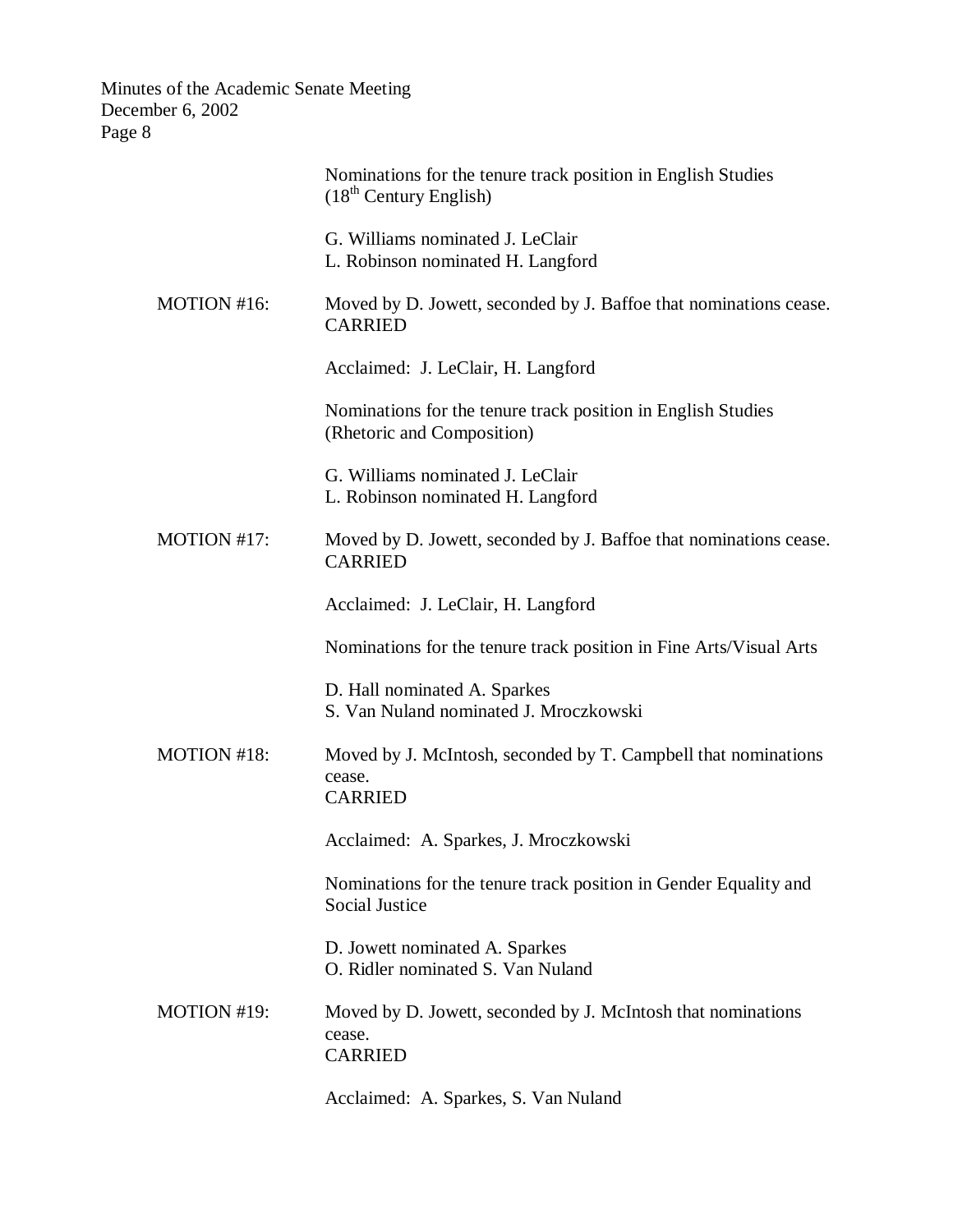|             | Nominations for the tenure track position in History<br>(Early Modern Atlantic World History) |
|-------------|-----------------------------------------------------------------------------------------------|
|             | D. Franks nominated T. Horton<br>A. Sparkes nominated S. Lawlor                               |
| MOTION #20: | Moved by D. Franks, seconded by S. Van Nuland that nominations<br>cease.<br><b>CARRIED</b>    |
|             | Acclaimed: T. Horton, S. Lawlor                                                               |
|             | Nominations for the limited term position in Managerial Accounting                            |
|             | J. Baffoe nominated M. Tuncali<br>J. Ryan nominated M. Kariuki                                |
| MOTION #21: | Moved by D. Franks, seconded by F. Noël that nominations cease.<br><b>CARRIED</b>             |
|             | Acclaimed: M. Tuncali, M. Kariuki                                                             |
|             | Nominations for the limited term position in Mathematics                                      |
|             | M. Tuncali nominated D. Murphy<br>S. Van Nuland nominated M. McCabe                           |
| MOTION #22: | Moved by D. Jowett, seconded by D. Franks that nominations cease.<br><b>CARRIED</b>           |
|             | Acclaimed: D. Murphy, M. McCabe                                                               |
|             | Nominations for the tenure track position in Native Studies                                   |
|             | S. Van Nuland nominated J. Long<br>D. Jowett nominated M. Tuncali                             |
| MOTION #23: | Moved by K. Topps, seconded by D. Jowett that nominations cease.<br><b>CARRIED</b>            |
|             | Acclaimed: J. Long, M. Tuncali                                                                |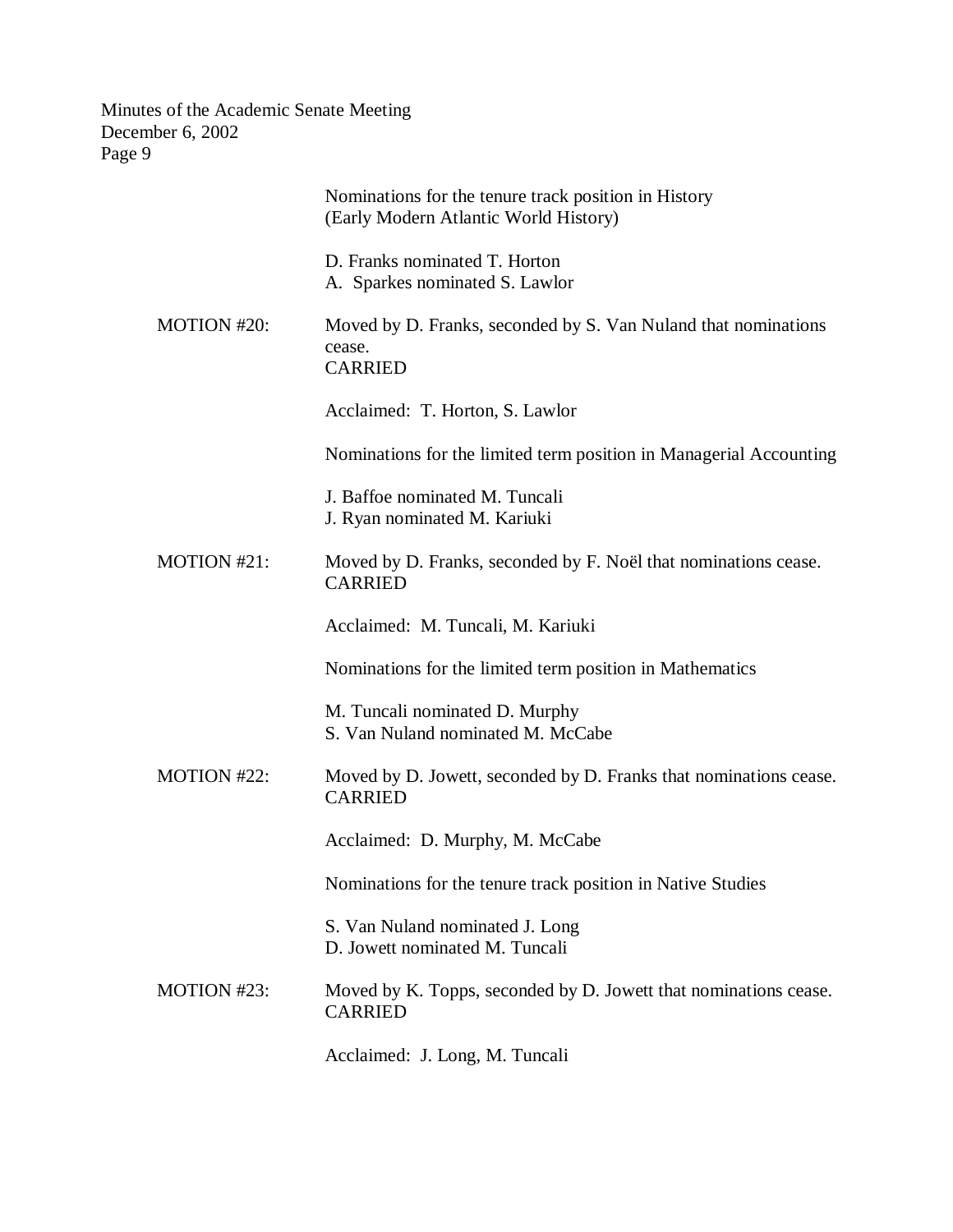| ັ⊥∪                |                                                                                                                                                                                                                                                                                                                                 |
|--------------------|---------------------------------------------------------------------------------------------------------------------------------------------------------------------------------------------------------------------------------------------------------------------------------------------------------------------------------|
|                    | Nominations for the tenure track position in Nursing                                                                                                                                                                                                                                                                            |
|                    | L. Stamler nominated D. Hall<br>P. Barber nominated W. Blair                                                                                                                                                                                                                                                                    |
| <b>MOTION #24:</b> | Moved by A. Sparkes, seconded by D. Franks that nominations cease.<br><b>CARRIED</b>                                                                                                                                                                                                                                            |
|                    | Acclaimed: D. Hall, W. Blair                                                                                                                                                                                                                                                                                                    |
|                    | Nominations for the tenure track position in Sociology<br>(Social Gerontology/Sociology of Aging)                                                                                                                                                                                                                               |
|                    | D. Hall nominated L. Stamler<br>O. Ridler nominated D. Bolger                                                                                                                                                                                                                                                                   |
| MOTION #25:        | Moved by D. Franks, seconded by W. Blair that nominations cease.<br><b>CARRIED</b>                                                                                                                                                                                                                                              |
|                    | Acclaimed: L. Stamler, D. Bolger                                                                                                                                                                                                                                                                                                |
|                    | Report to Senate on Selection Committees from the Dean of Education                                                                                                                                                                                                                                                             |
| MOTION #26:        | Moved by R. Common, seconded by D. Franks that the Report to<br>Senate on Education Selection Committees, from the Dean of<br>Education, be received.<br><b>CARRIED</b>                                                                                                                                                         |
| MOTION #27:        | Moved by R. Common, seconded by J. McIntosh that Senate approve<br>the use of the Faculty of Education Policy Committee for the three<br><b>Senate Selection Committees.</b><br><b>CARRIED</b>                                                                                                                                  |
| MOTION #28:        | Moved by R. Common, seconded by O. Ridler that Senate elect one<br>senator from the Faculty of Arts and Science to serve on the Senate<br>Selection Committee for the tenure track positions of: Curriculum<br>Methods – P/J & J/I, Methods/Language Arts-P/J & J/I and the<br>limited term position of Curriculum Methods-P/J. |

R. Common nominated K. Boterbloem

CARRIED

MOTION #29: Moved by D. Marshall, seconded by D. Lawrence that nominations cease. CARRIED